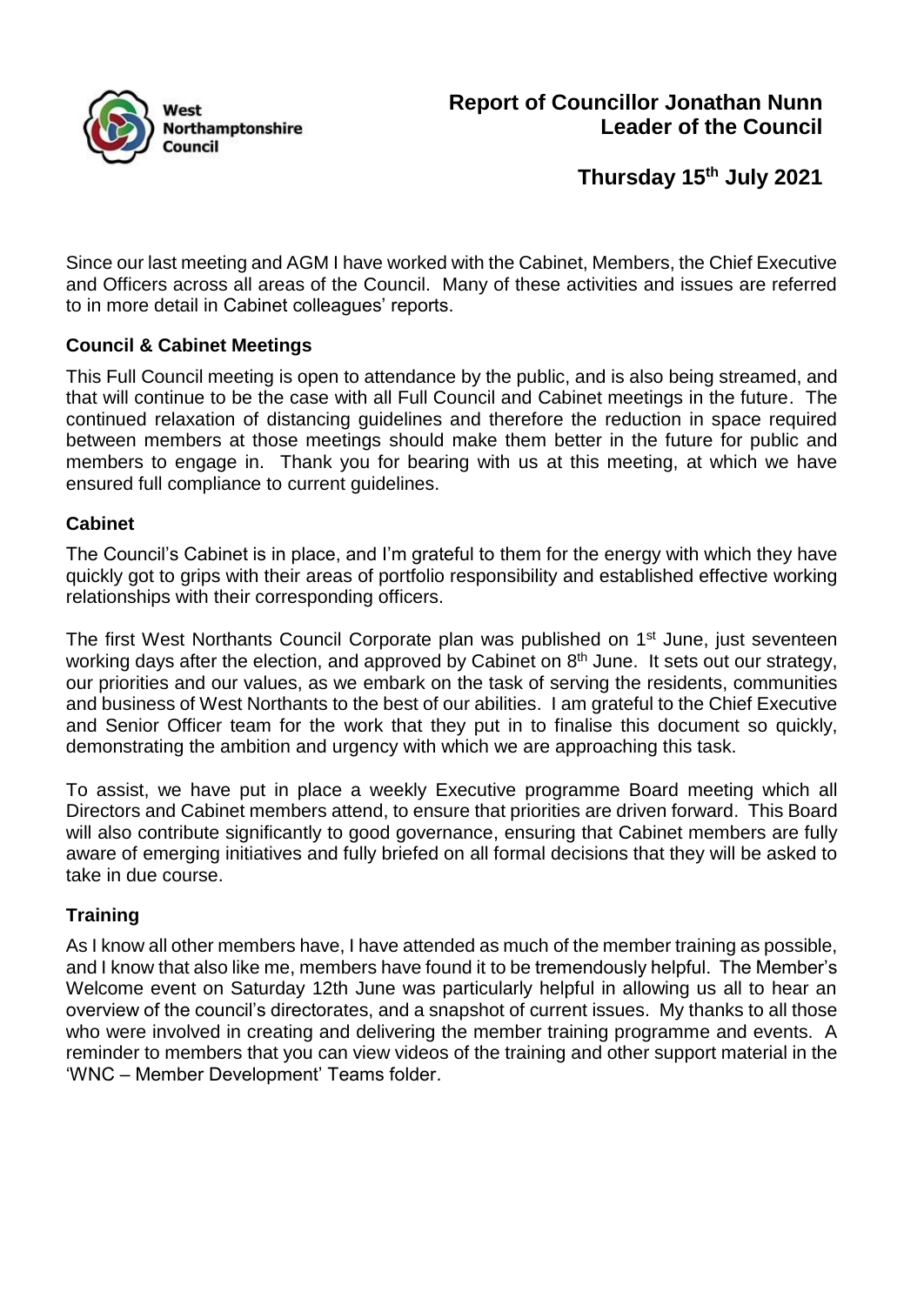# **Civic & Events**

Preserving the Civic traditions across West Northants is tremendously important, and so to support this, and to plan how our new council will deliver Civic events, we have formed a Civic Group, comprising the Chairman of the Council, along with members from each legacy council area with local civic knowledge, having been a previous council Chair or Mayor. This group also includes those Officers who support Civic and Lieutenancy activities.

I was pleased to recently attend the Armed Forces Day flag raising, marking an important date in the civic calendar, and also to attend the Oak Apple Day service, which is the traditional, annual ceremony that remembers the generosity of King Charles II, who donated over 1,000 tons of timber to reconstruct All Saints' Church and halved the town's taxes for seven years following the Great Fire of Northampton in 1675.

I was also, delighted that we marked Windrush day, honouring the British Caribbean community, and the half a million people who travelled to the UK after the Second World War.

It was a pleasure to join with members of the Bangladeshi community, representing a community of around 10,000 people in West Northants, for a 'Freedom 50' event, which marked fifty years since the independence of Bangladesh.

# **Other Activity**

Amongst many meetings, I have met with the Local Government Association, and the County Councils Network, and Leaders from across the Arc. I have also ensured that WNC continues to play a full and active role in SEMLEP.

I have joined with the Chief Executive to have discussions with the Leader and Chief Executive of North Northants Council, mostly regarding those service areas that are run on a shared basis.

I have met and had discussions with the Independent Chair of the VCSE Assembly regarding food poverty and our plans to work with all sectors to produce an Anti-Poverty Strategy, as well as meetings with the Director and Portfolio Holder to shape our approach to this work. Cllr. Golby makes further reference to our work on this important initiative in his report.

On 18th June it was a real pleasure to be asked to help mark Men's Health and healthy Eating week, by attending and asking some of the questions in the WNC & NNC 'Virtual Pub Quiz'.

On 24th June I participated in the Health & Wellbeing Board, and I have recently had meetings with the Northampton Town Centre Business Improvement District.

I have met recently with two of our MPs, and on 28th June I chaired a meeting of the Northampton Waterside Enterprise Zone Board, where significant progress is being made in moving some of the remaining, undeveloped sites towards a position of being more marketready, and able to contribute to our local economy.

Following the long journey to refurbish and extend the Northampton Museum & Art Gallery, includes long delays due to covid, it is of delight to me that the doors are now being opened to the public from 10<sup>th</sup> July, creating a wonderful visitor, educational and cultural attraction.

Finally, I was very glad to be involved in the WNC & NNC covid thank you video, in which we thanked so many for their efforts during the pandemic, and was particularly pleased to be able